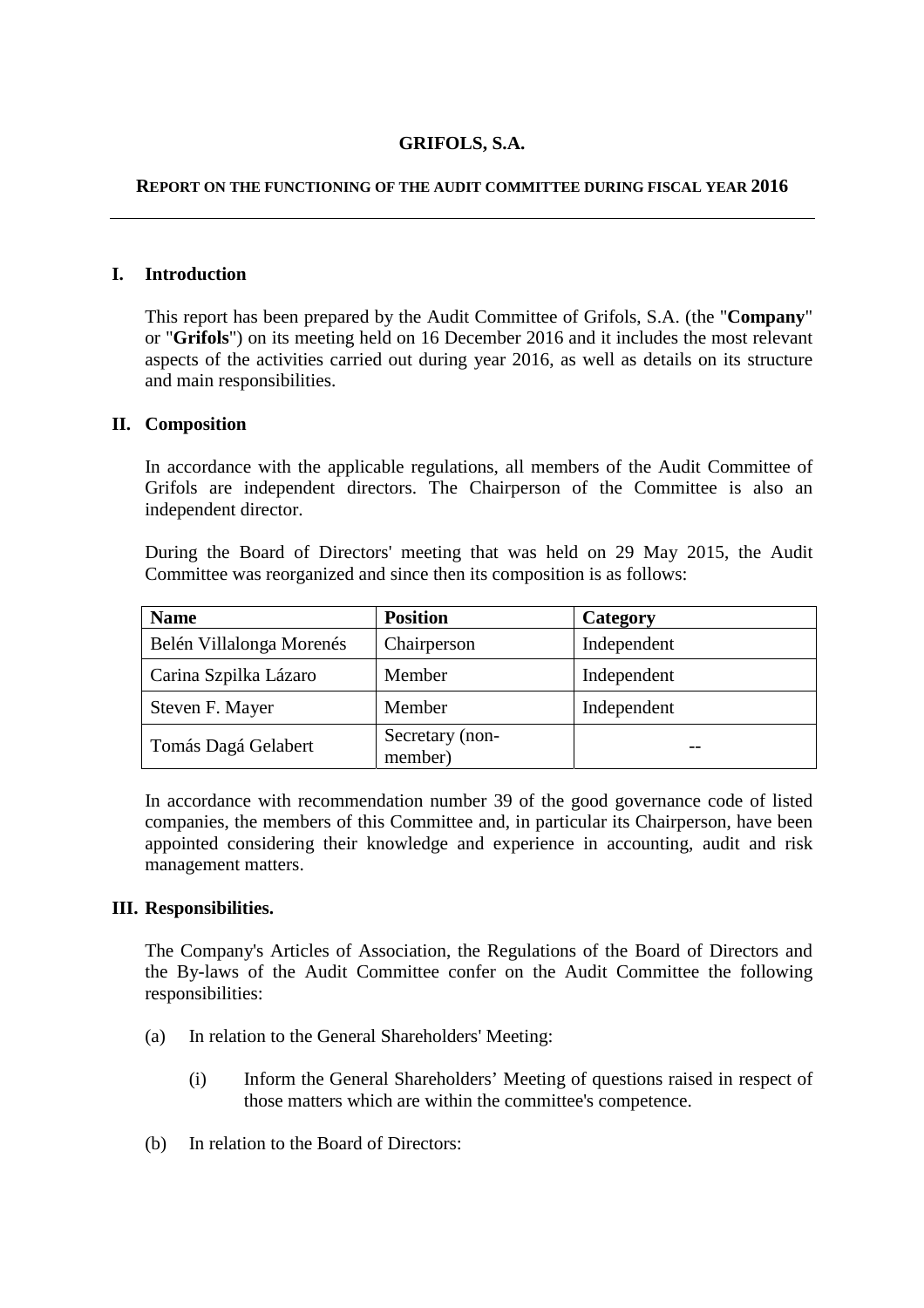- (ii) Previously inform the Board of Directors about periodic financial information, which due to its stock exchange listing, the Company must make public periodically; in this sense, the Committee will ensure that the interim accounts are drawn up under the same accounting principles as the annual accounts and for this purpose shall consider the appropriateness of a limited review by an external auditor;
- (iii) Previously inform of the creation or acquisition of shareholdings in special purpose entities or domiciled in countries or territories considered tax havens, as well as any other transactions or operations of a similar nature, which due to their complexity, could harm the transparency of the Group;
- (iv) Previously inform of related party transactions;
- (v) Inform of any matter that has or may have a material, financial or accounting impact.
- (c) In relation to information and internal control systems:
	- (vi) Supervise the preparation and presentation, and integrity of the mandatory financial information related to the Company and the Group, verifying compliance with the regulation requirements, the adequate defining of consolidation boundaries and the correct application of accounting criteria;
	- (vii) Supervise the efficiency of the Company's internal control, internal audit and risk management systems, including those related to tax matters, periodically reviewing the internal control and risk management systems, so that any principal risks are identified, dealt with and adequately recognized, as well as discussing, with the auditor, any major flaws in the control system identified during the audit process;
	- (viii) Monitor the independence and efficiency of internal auditing; propose the selection, appointment, re-election and dismissal of the Director of the Internal Audit Department; propose the budget for this Department; receive periodic information on its activities (including the annual work plan and annual activities reports prepared by the Director of the Department); and verify that the top management takes into account the conclusions and recommendations of their reports;.
	- (ix) Set up and supervise procedures for the receipt, retention and treatment of complaints received by the Company regarding accounting, internal controls or audit matters, as well as anonymous and confidential information provided by employees regarding questionable accounting or auditing matters.
- (d) In relation to the external auditor:
	- (x) Submit to the Board of Directors any proposals regarding the selection, appointment, re-election and substitution of the external auditor, including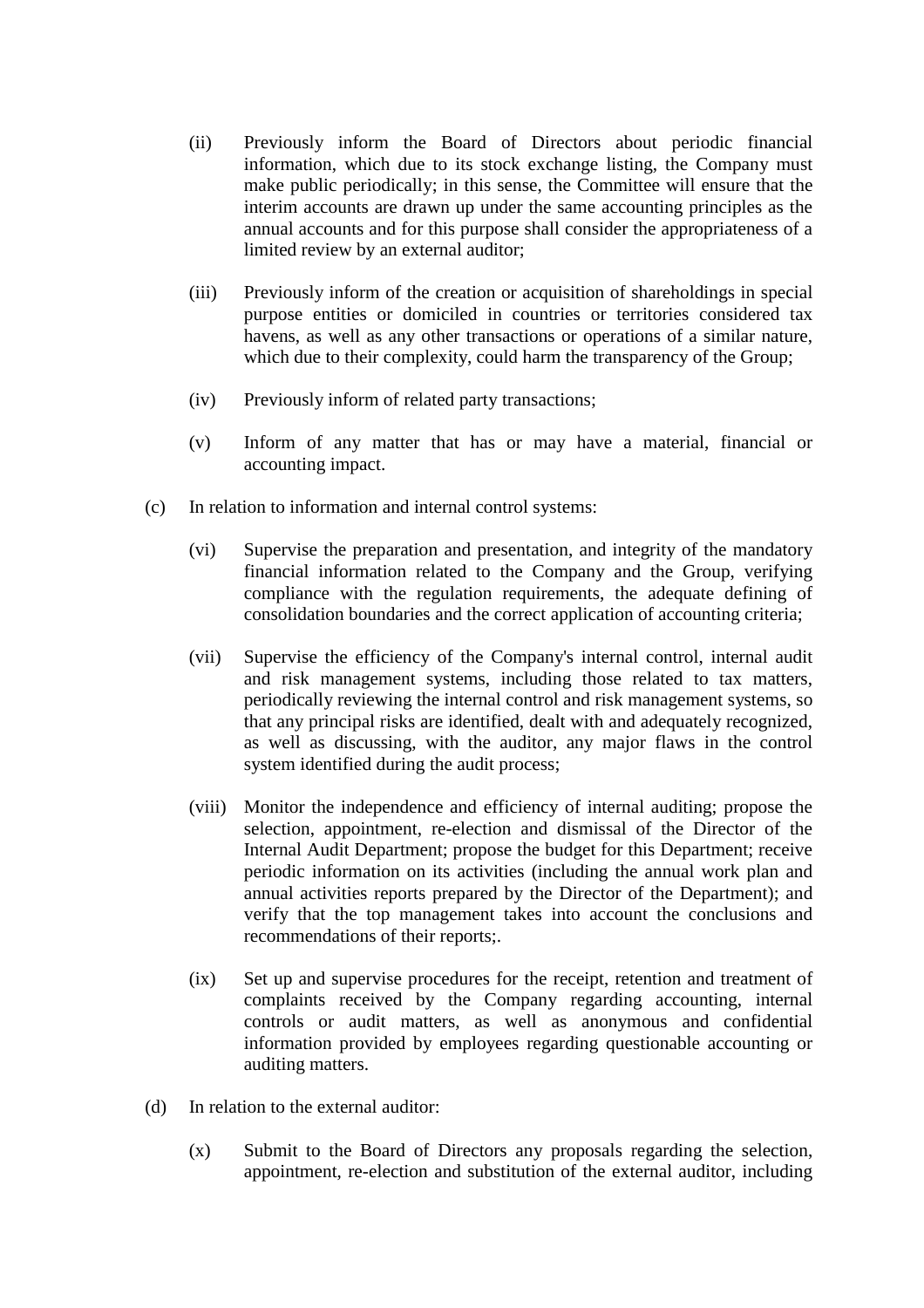the terms of his contract, without prejudice to the faculties vested in the General Shareholders' Meeting and the Board with regard to the approval of such resolutions under Spanish law;

- (xi) Be directly in charge of the remuneration and supervision of the work performed by the external auditor regarding the audit report preparation and issuance or any other similar reports relating to financial statements.
- (xii) Regularly and directly collect from the external auditor information about the development, impact and execution of the audits, as well as the audit plan and results of its execution, and verify that top management takes their recommendations into account;
- (xiii) Safeguard the external auditor's independence when performing his duties, and to do so:
	- Ensure that the Company communicates as a relevant event to the CNMV the change in auditor and shall attach a statement of the possible existence of any disagreements with the outgoing auditor and, if applicable, its contents;
	- Establish the necessary relationships with the external auditor to receive information about any issues that may compromise his independence, and which the Audit Committee will examine, and any other issues regarding the development of the audit of accounts process, as well as any notifications required in the audit of accounts legislation and in the audit regulations.
	- Ensure that the Company and the auditor respect the rules in force on providing services different to audit services, the auditor's market concentration limits and, in general, any others rules established to guarantee the independence of the auditors and, to that end, annually receive from the external auditors a statement of their independence in relation to the entity, or any entities directly or indirectly related to it, as well as any information on any kind of ancillary services provided and the corresponding fees paid by these entities to the external auditor or the persons or entities related to it in accordance with the account audit legislation;
	- Issue, prior to issuing the audit of accounts report and on an annual basis, a written report on the independence of the auditor. This report must include an assessment of the ancillary services mentioned above (which shall be individually and jointly assessed) different from the legal audit, and in relation to the independence status or audit regulations; and
	- If the external auditor resigns, examine the circumstances that have caused said resignation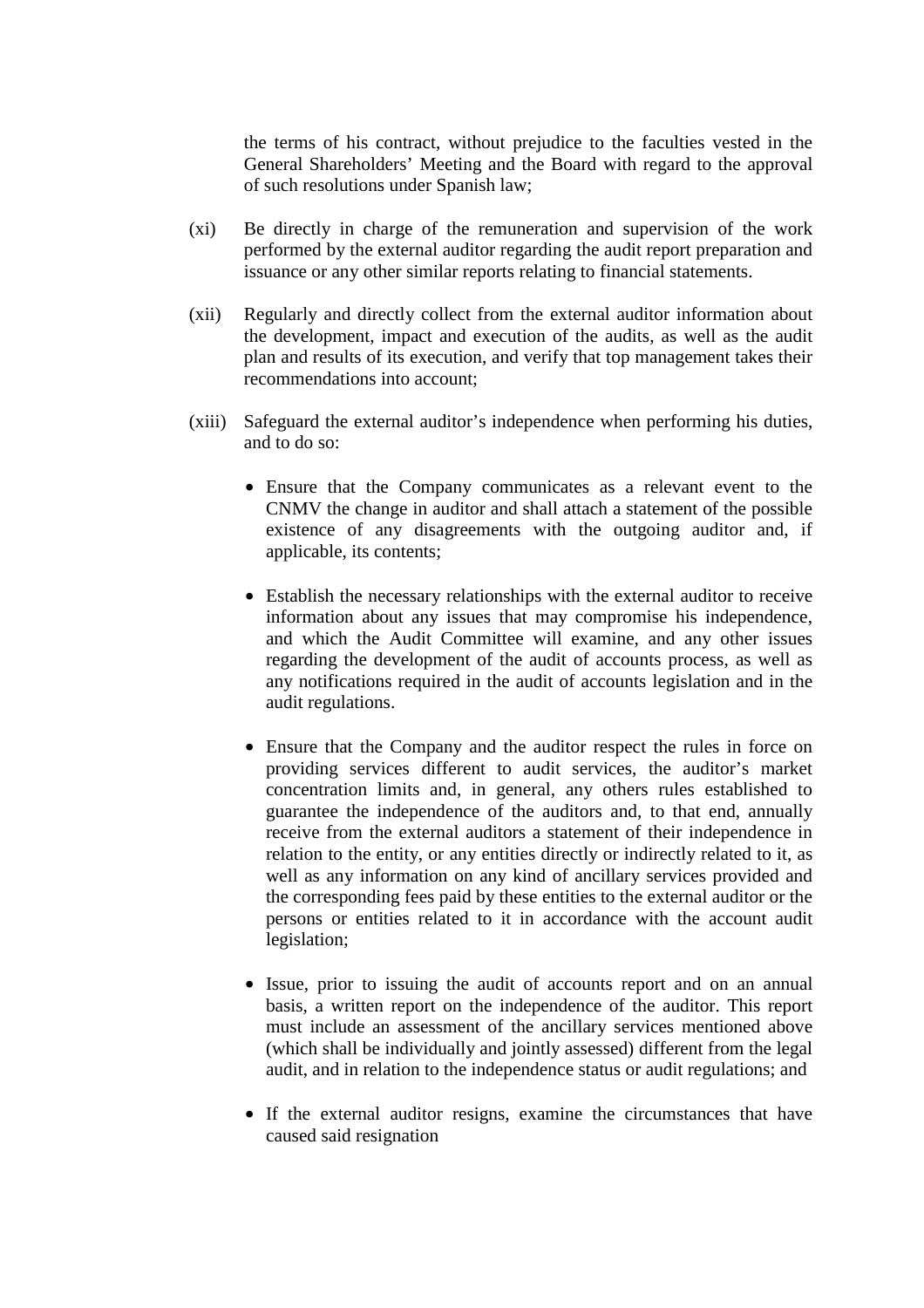- (xiv) Encourage the Group auditor to undertake the responsibility of the audits of the companies making up the group
- (e) In relation to external consultants:
	- (xv) Request that legal, accounting, financial advisors or other experts or advisors be hired, on account to the Company, to assist them in the performance of their duties.
- (f) In relation to internal conduct rules:
	- (xvi) Supervise the compliance with the Internal Conduct Regulations in matters related to the Stock Exchange, the Board of Directors' Regulations, standards of conduct set out in the "Code of Ethics for Grifols Executives" and the "Code of Conduct for Grifols' Employees" and, in general, any other internal rules of governance of the Company, as well as make the necessary proposals for improvement.

## **IV. Activities**

During fiscal year 2016 this Committee met in the following dates:

- 26 February 2016;
- 1 April 2016;
- 29 April 2016;
- 22 July 2016:
- 28 October 2016; and
- 16 December.

During the meetings its members discussed and, when applicable, approved different matters related to their main responsibilities, in accordance with the Company's Articles of Association, the Board of Directors' Regulations and the Committee's own By-laws.

The most relevant events that took place during the referred fiscal year 2016 are detailed below:

- Review and approval of the Annual Corporate Governance Report for fiscal year 2015;
- Review and approval of the Company's annual accounts (individual and consolidated) corresponding to the fiscal year ended 31 December 2015, having previously supervised the preparation and submission of the annual accounts, overseeing compliance with any legal requirements and the correct application of accounting criteria;
- Report on the auditor's independence;
- Approval of the consolidated financial statements corresponding to the first quarter of fiscal year 2016 prior to their approval by the Board of Directors and to their